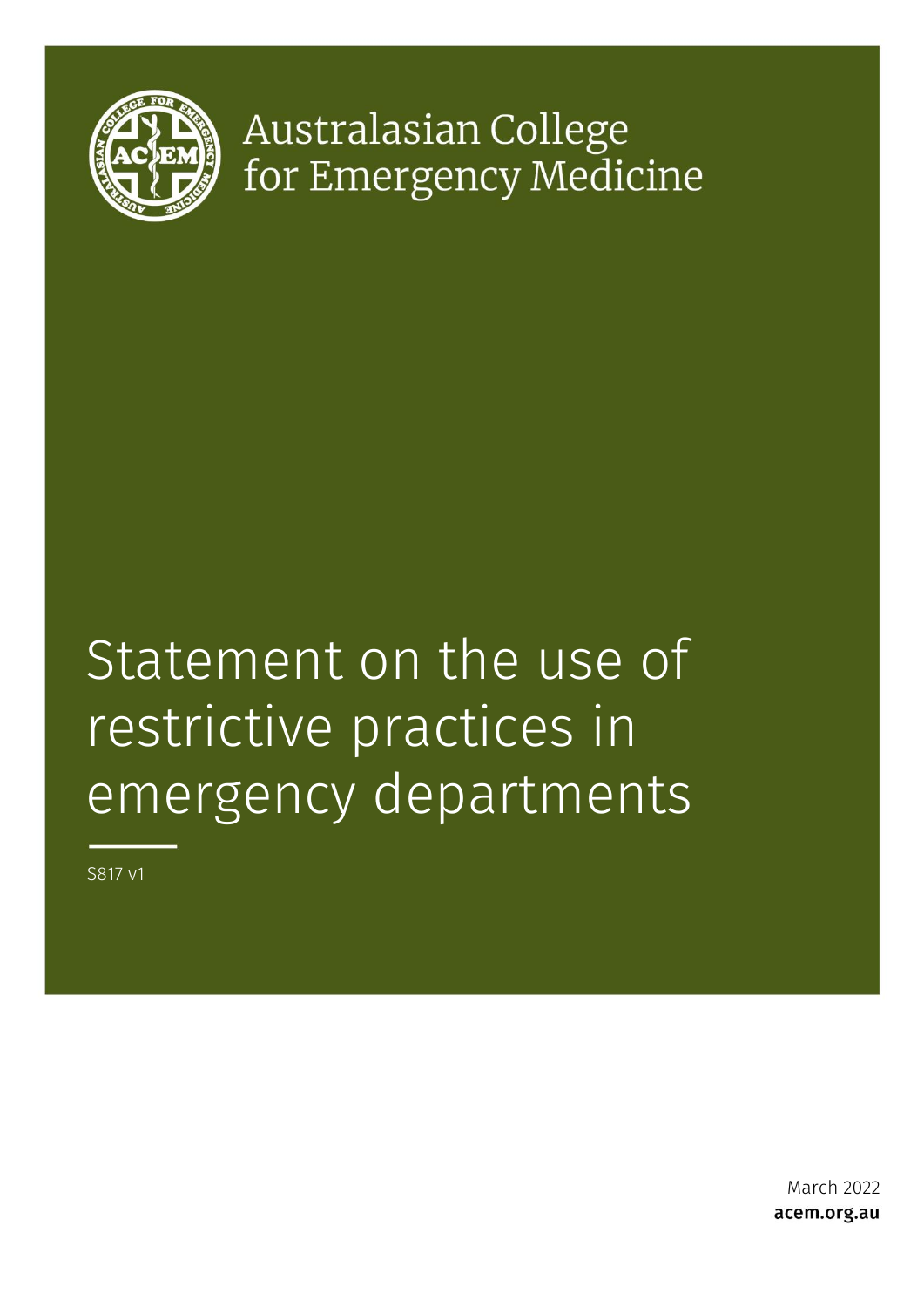## Document review

Timeframe for review: Every three years, or earlier if required Document authorisation: Council for Advocacy, Practice and Partnerships (CAPP) Document implementation: Department of Policy, Research and Partnerships<br>Document maintenance: Department of Policy, Research and Partnerships Department of Policy, Research and Partnerships

# Revision history

| Version | Date | Revisions                 |
|---------|------|---------------------------|
| 01      |      | Mar 2022 Approved by CAPP |
|         |      |                           |
|         |      |                           |
|         |      |                           |
|         |      |                           |

## Copyright

2022. Australasian College for Emergency Medicine. All rights reserved.

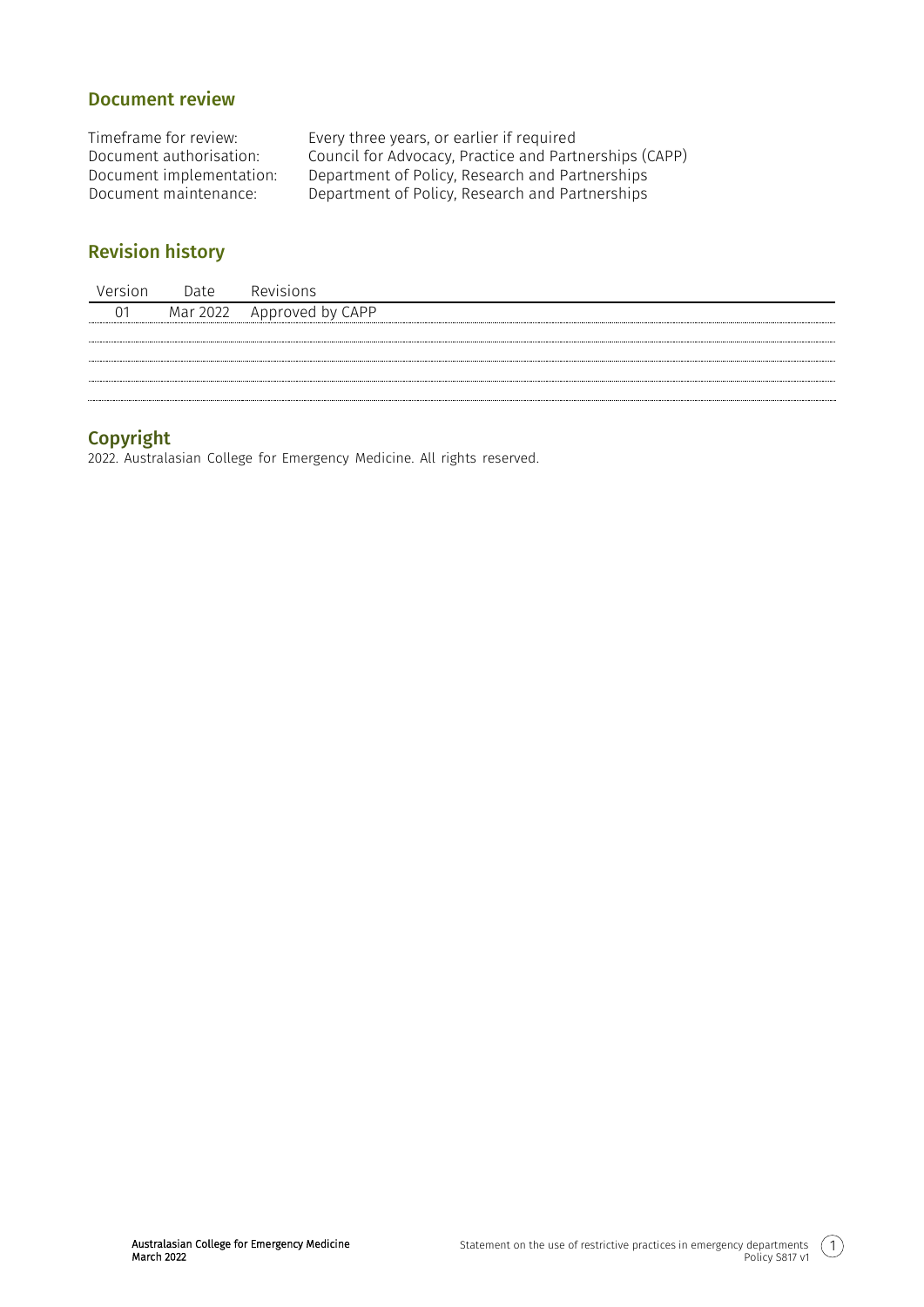## **1.** Purpose and Scope

This document is a position statement of the Australasian College for Emergency Medicine (ACEM) and relates to the application of restrictive practices in the context of people with an acute behavioural disturbance from any cause.

The statement is applicable to emergency departments (EDs) in Australia and Aotearoa New Zealand. It should be read in concert with the College's [Position Statement on Violence in the ED.](https://acem.org.au/getmedia/a3358b1b-f126-4e49-8a8b-0a718275c148/P32-Policy-on-Violence-in-EDs-Mar-11-v02.aspx) In addition to this statement, clinicians should be aware of the relevant mental health statutory provisions in their jurisdiction.

The statement is applicable to all people attending an ED. This can include patients experiencing a variety of health problems in a range of situations, not just those experiencing psychiatric symptoms. The application of the statement should be tailored to the specific circumstances of an individual.

This document does not apply to restraint used by law enforcement, corrective services. or other similar government officials where restraint of the person remains under their legal responsibility.

## **2.** Position

ACEM acknowledges that the personal experience of restraint is confronting. An empathetic, traumainformed approach should be employed. It is acknowledged that there is potential for harm when employing restrictive practices through physical injury, pharmacological complications, and/or psychological trauma.

Alongside these personal experiences, we must balance the fact that that the ED is a workplace, with a duty of care to all its staff, patients, and family members/carers. Staff also have a responsibility to keep people safe during assessment and treatment, as well as ensuring the safety of other staff, other patients, and their families/carers. The decision to employ restrictive practices is a balance of that duty of care with the human rights of the individual.

Emergency physicians must be aware of the capacity of the patient to make an informed decision about their health care prior to the implementation of any restrictive practices. Lack of capacity is a pre-requisite for the use of restrictive practices and Emergency Physicians must be aware of their legal and ethical obligations in their jurisdictions.

All six criteria below must be met for use of restrictive practices:

- 1. Failure of other lower risk attempts to de-escalate the behaviour of the person.
- 2. The person is experiencing acute behavioural disturbance, and this is precluding safe care.
- 3. The person is of significant imminent risk of harm to self or others.
- 4. The person lacks the capacity to make informed decisions about their health.
- 5. There is a need for ongoing assessment and/or treatment in the ED.
- 6. A proportionate, graded team-based approach should be utilised aiming to use leastrestrictive practices.

ACEM acknowledges that an experienced Emergency Physician has the capability to make a rapid assessment of the above six criteria in order to apply appropriate restraint in dangerous situations. The ED is not a suitable environment for the longitudinal management of people with any health condition. After initial assessment and management, people requiring further care should be transferred expediently to an appropriate site for ongoing care by the appropriate health service once behaviour and processes allow. Lengthy waits in the ED for admission to an in-patient unit may adversely impact patients and increase the risk of escalating behaviour, violence, and the requirement for repeated restraint.

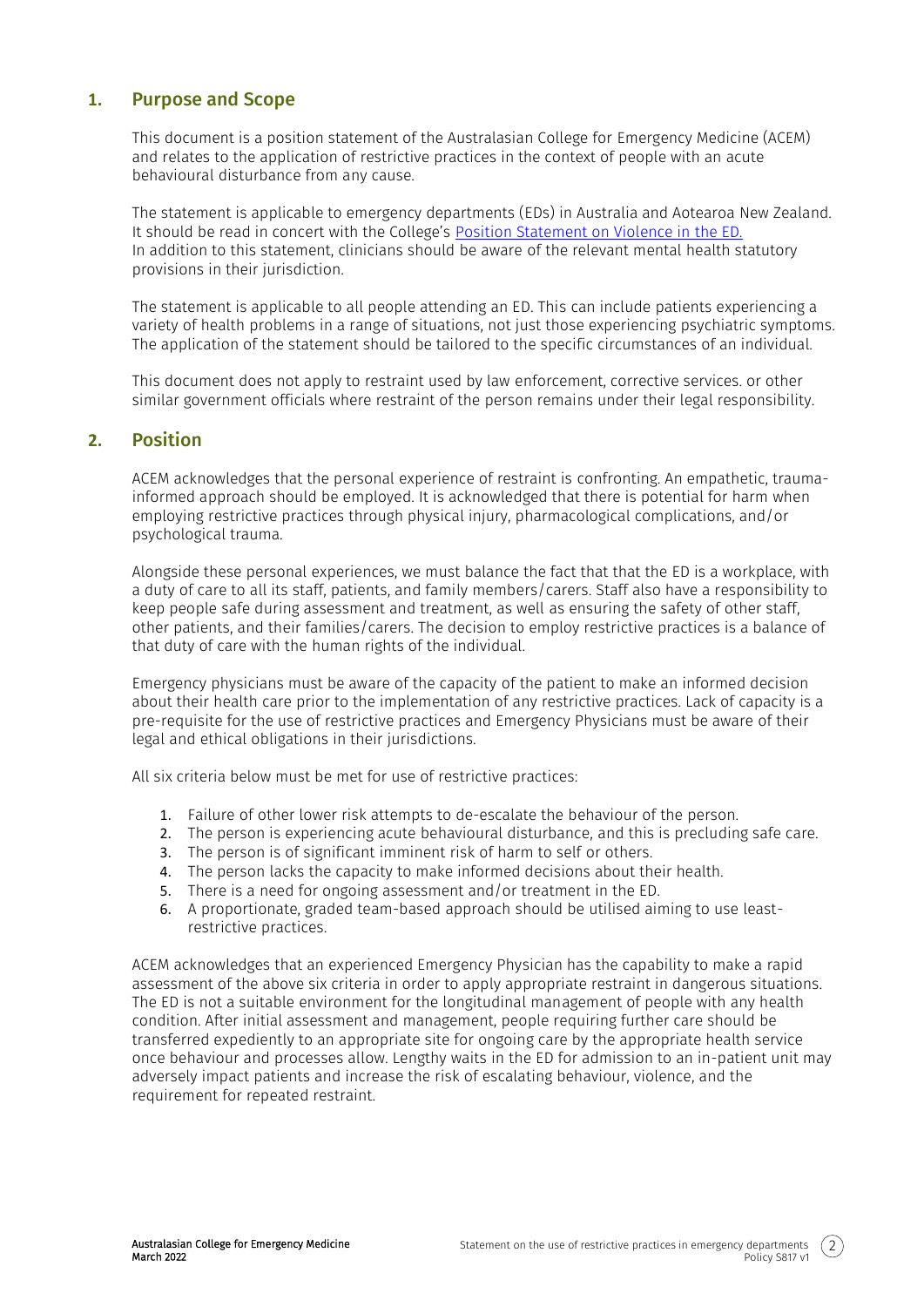Temporary restrictive practices may be required for the initial stabilisation of acute behavioural disturbance in order to facilitate an ED assessment to differentiate organic or co-existent medical concerns, such as overdose/poisoning, delirium, or head injury. Mental and physical health assessment and a decision to admit should run concurrently or immediately after an episode of restraint or sedation.

It is recognised that management of acute behavioural disturbance is resource-intensive, and that EDs must be adequately resourced to ensure that restrictive practices are minimised, and when necessary, are safely and appropriately applied. Acute behavioural disturbance can follow an unpredictable course and there is a need for ongoing reassessment and recognition of a fluctuating need for intervention.

## **3.** Definitions

Restrictive practices are by their nature involuntary. The involuntary treatment of patients can involve complex medical and ethical decision-making and has a differing legal framework across jurisdictions.

Restrictive practices include:

- a) Restraint: the restriction of an individual's freedom of movement both physical/manual (hands on immobilisation techniques) or mechanical (using devices such as belts or straps). Restraint may also involve the use of medication when administered to a person without their explicit, free, informed consent with the purpose of reducing the movement of a patient or activity that is otherwise preventing their safe care. The choice of agent may also have a role in providing treatment for the distressing symptoms of the underlying illness.
- b) Seclusion: the involuntary confinement of a patient at any time alone in an enclosed environment from which free exit is prevented.

The term chemical restraint refers to the administration of medication for the primary aim of controlling behaviour, rather than providing safe care. Chemical restraint should not be occurring in the ED. The use of medication to allow the safe assessment and treatment of the patient in the ED is not considered chemical restraint.

## **4.** Background

Restrictive practices occur within legal frameworks, which vary between jurisdictions. Clinicians should acquaint themselves with the [ACEM policy on violence in the ED,](https://acem.org.au/getmedia/a3358b1b-f126-4e49-8a8b-0a718275c148/P32-Policy-on-Violence-in-EDs-Mar-11-v02.aspx) the legal requirements of their jurisdiction with respect to restrictive practices, and the policies and procedures within their workplaces.

The management of agitated or violent individuals in the ED can be challenging and poses a safety risk to the individual, staff, and other patients and the people accompanying them.<sup>1,2,3,4</sup> In cases where de-escalation and less restrictive practices such as oral anxiolytics have failed, restrictive practices may be required to manage behaviour that poses an immediate threat to the person themself or to others.

The use of restrictive practices in many circumstances is a result of system failure. In particular, access block and unreasonable and excessively long waits for definitive care and disposition can aggravate patient distress, necessitating the use of restrictive practices where EDs are not staffed and resourced to provide clinical supervision and non-restrictive de-escalation of patients over prolonged periods of time.<sup>1</sup>

The use of restrictive practices in the ED may also be predicated on their use in the pre-hospital environment. Australian Institute for Health and Welfare (AIHW) data shows that people requiring mental health care are more likely to arrive via ambulance (50.5 per cent) or police/correctional vehicles (6.0 per cent) compared to other people seeking care in the ED (26.9 per cent and 0.6 per

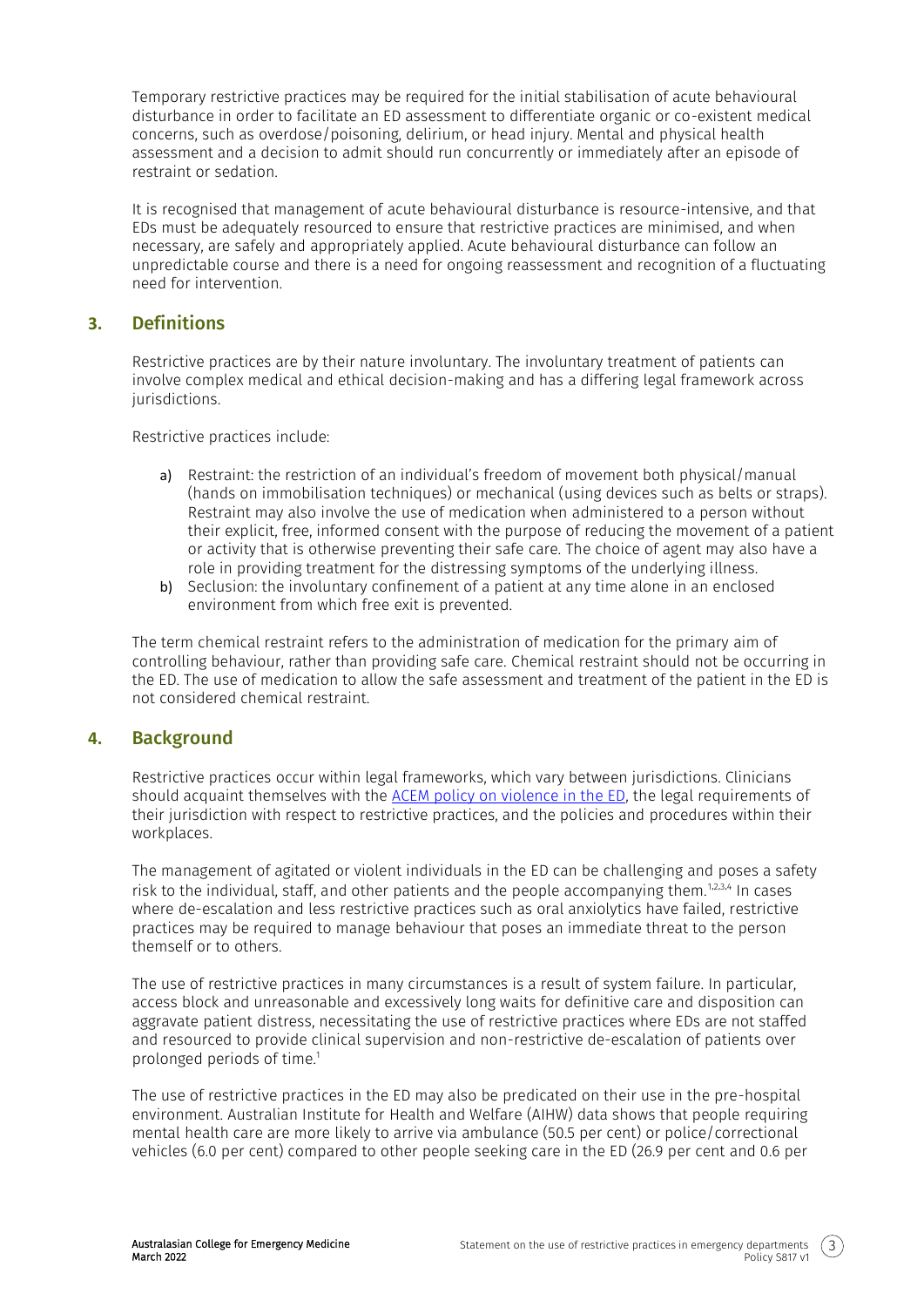cent respectively).<sup>5</sup> Therefore, the use of restrictive practices in the pre-hospital environment may impact the behaviour of the patient on arrival in the ED.

The use of restrictive practices has been shown to exacerbate symptoms of mental illness and lead people to avoid care in the future.<sup>3,6</sup> However, there is a lack of research exploring peoples' experiences of restrictive practices in the ED. For example, one American study of the use of physical restraint found negative experiences from patients including isolation, distrust, and feeling violated.<sup>7</sup> In comparison, an Australian study of patients who had been sedated to manage behavioural disturbance in the ED showed that despite the use of sedation, most patients understood that it had been for the benefit of both themselves and staff, and had considered the use of such practices as appropriate or their only option.<sup>8</sup>

## **5.** Recommendations

#### **5.1** Pre-hospital

Behavioural disturbance is primarily a health issue. Therefore, transport should ideally be via a health service / ambulance, with police used in a support role where required for safety of emergency service providers.

ACEM recognises that innovative approaches to mental health assessments in the community have the potential to reduce the risk of acute behavioural assessment escalating.

#### **5.2** De-escalation

People presenting to ED with acute behavioural disturbance should be treated with empathy and respect. Basic comforts such as food, drink, a warm blanket or change of clothes can assist deescalation measures greatly. A graded, collaborative approach is required utilising verbal deescalation, trauma-informed communication, stimulus reduction, and where appropriate anxiolytic medication voluntarily taken before application of a restrictive practice. Restrictive practices are a last option after initial approaches are unsuccessful and there is ongoing risk to the safety of patients or staff. De-escalation training should be provided as part of an essential emergency competency. Open, honest communication with patients and their carers or families is important.

#### **5.3** The use of medications for safe assessment

The use of medications as a form of restrictive practice should only be used where it is allowed under jurisdictional guidelines. When undertaking this approach, a minimally restrictive approach should be maintained. Where possible, a person should be invited to consent to administration of medication, in a manner without pressure or coercion. Staff should aim to collaborate with the person where possible.

When a decision has been made that medication must be administered despite a lack of consent; a minimal-harm approach should be undertaken. The type and route of sedative chosen will be affected by many factors (patient, staff, departmental) but should prioritise patient and staff safety, and follow pre-determined local policy based on the best available evidence

The aim of safe assessment is never to render the patient unconscious, but to reduce their level of arousal in order to safely assess and care for them. The person must be placed in an area of the department with access to appropriate staffing, monitoring, and resuscitation equipment to maintain a safe level of sedation.

#### **5.4** Physical or mechanical restraint

ACEM advocates that physical or mechanical restraint may only be used if it is necessary to prevent imminent and serious harm to the patient or to another person, where all reasonable and less restrictive options have been tried or considered, and where it is allowed under jurisdictional guidelines. Physical restraint may be used to administer medical treatment including to facilitate safe assessment. Any physical or mechanical restraint however should be used for as short a duration possible, and only as a bridge to effective de-escalation.

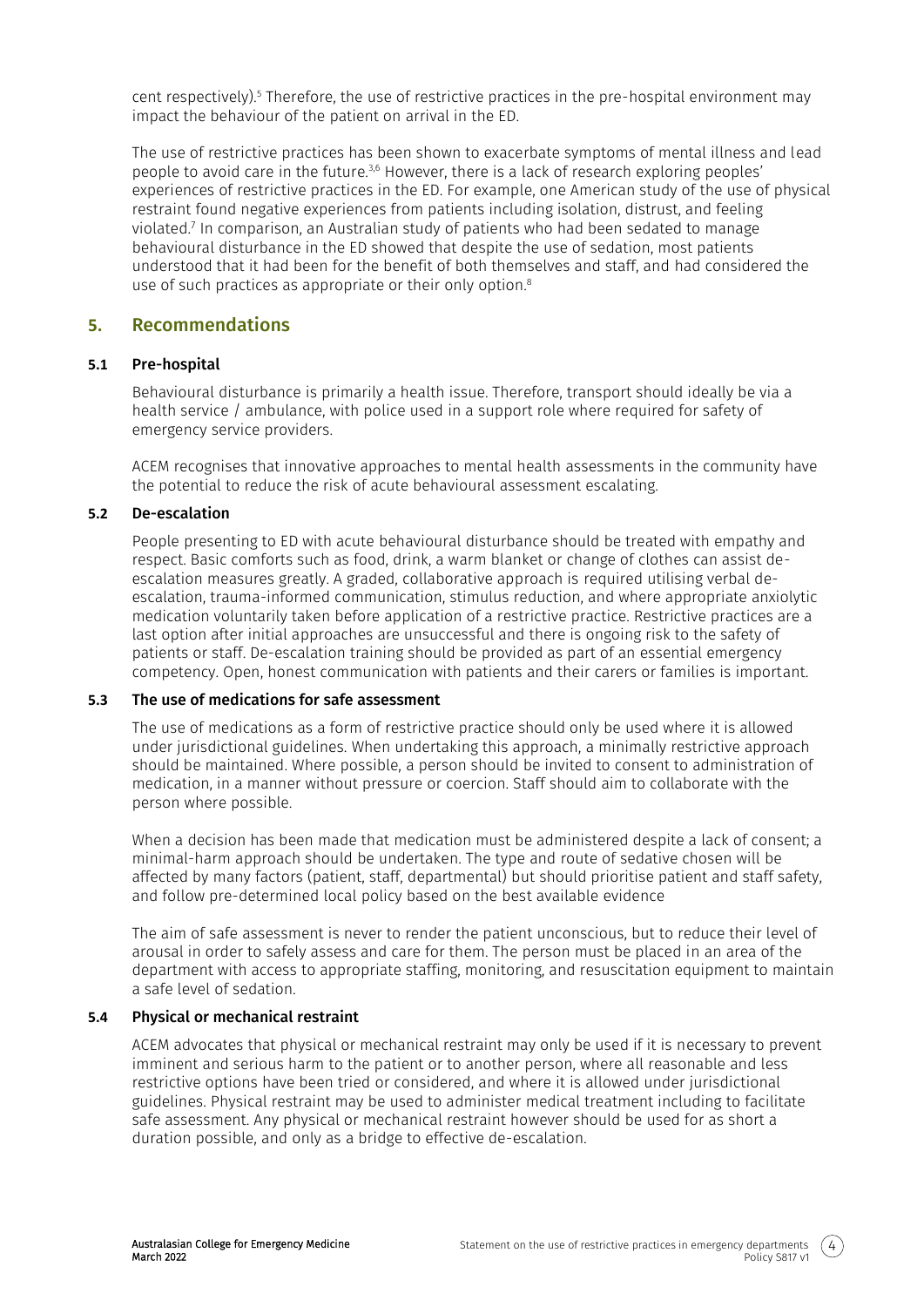Restraint carries both immediate and delayed risks to the patient, both psychological and physical, and significantly impacts upon any therapeutic relationship between staff and patient.

The use of restraint on a patient subject to mental health legislation will vary between jurisdictions. ED staff should follow guidance provided by their jurisdiction.

Though it is noted that pre-hospital personnel may need to utilise restraint to facilitate transport of a patient to the ED, it is expected that the ED will reassess as soon as possible after arrival whether continued restraint is required as well as plan to bridge to effective behavioural sedation. Ideally, jurisdictions will ensure consistent guidance in the pre-hospital and ED environments.

#### **5.5** Seclusion

ACEM regards seclusion as a practice that has no therapeutic benefit and can disrupt therapeutic relationships between clinicians and the patient. EDs have significant differences in resources including number and ability of security personnel, senior medical and nursing staff, and high acuity bed availability. Despite this every effort should be made for the safe, timely and dignified treatment of people experiencing acute severe behavioural disturbance. This is not achieved though seclusion.

In line with this ACEM has a published a [minimum standard for safe assessment rooms within EDs.](https://acem.org.au/getmedia/faf63c3b-c896-4a7e-aa1f-226b49d62f94/Emergency_Department_Design_Guidelines) It states that these rooms are to be used for 'rapid assessment and containment only' and are 'not designed for longer term seclusion'. The aim of the room is to provide a safe area that maintains a patient's privacy and dignity while their agitation is managed. Once a decreased state of agitation is achieved, the patient should be moved into a suitable treatment space for ongoing care. If seclusion is permitted under jurisdictional guidelines and is to be used, it should be used for the minimal amount of time, as a bridging event, until safe assessment has occurred.

#### **5.6** Debriefing

Where possible, a patient should be debriefed following an instance of restrictive practice use. Debriefing can take a number of forms depending on staff capacity. This may be with or without a member of the ED care team but should ideally involve a member of staff trained and resourced for this purpose.

Debriefing for the patient and the family/carers provides a non-punitive, trauma-informed opportunity to review the incident involving the restrictive practice, identify possible triggers and may provide alternative measures for de-escalation should further need occur. It should acknowledge the traumatizing effect of the restrictive practice itself on all involved and provide honest communication regarding proportionality and intentions of beneficence.

ACEM supports a review of the episode by the care team to reflect and identify opportunities for systemic improvement with the overarching aim that restrictive practices should be minimised wherever possible.

#### **5.7** Documentation and reporting

There is a lack of data regarding the use of restrictive practices. Use of restrictive practices in EDs should be governed by clear clinical governance frameworks, standardised documentation tools that include patient discharge summaries, and clear reporting pathways. This will allow:

- 1) Auditing to identify and monitor the impact on patient outcomes and the relationship with ED length of stay, and the availability and accessibility of acute or community-based services and support.
- 2) Monitoring oversight to ensure practice of least restrictive principles with proportionality and intentions of beneficence are adhered to.
- 3) Benchmarking at a national level to identify any possible local systems or resourcing issues.
- 4) Determination of a framework under which the restraint occurred i.e. Mental Health Act or Duty of Care principles. This will help inform further policy recommendations and legal reform.

The minimum data recorded for each restrictive practice event should include:

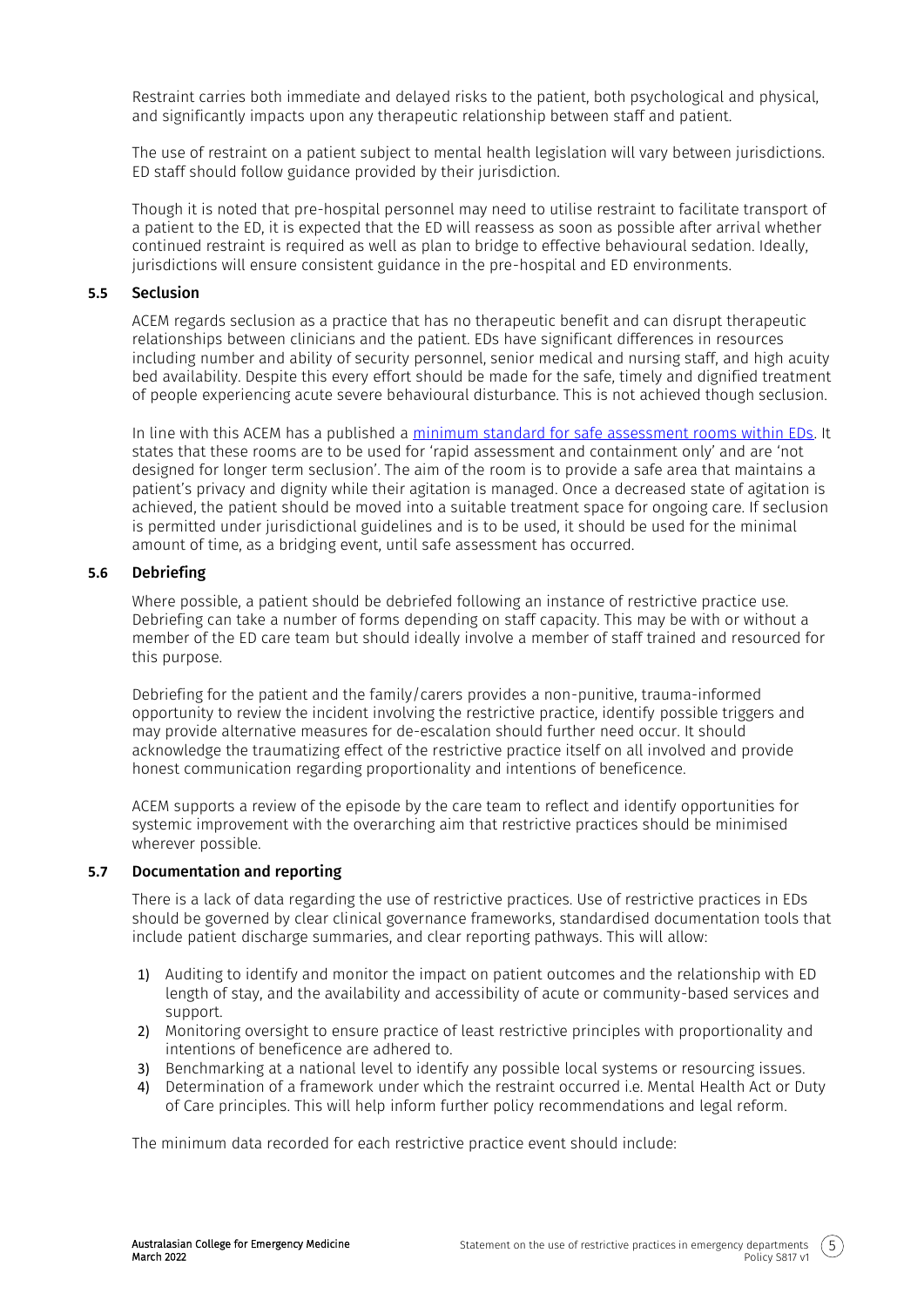- The reason/s for using the restrictive practice. Multiple reasons may apply, including but not limited to:
	- o Prevention of serious harm to the patient.
	- o Prevention of serious harm to another person.
	- o Facilitation of medical assessment and / or treatment.
	- o Facilitation of mental health assessment and / or treatment.
	- The measures used prior to the restrictive practice being utilised.
- The type of restrictive practice.
- The time of initiation and time of cessation of each restrictive practice used.
- The legal framework used (Mental Health Act or Duty of Care principles).

This should be documented in the clinical notes as well as a local centralised repository whether that be the electronic medical record, local risk registers, and/or a register as determined by jurisdictional Mental Health Acts. Reporting responsibilities should be rationalised to decrease disruption to clinical work.

#### **5.8** Design principles and alternative models of emergency care

Collaborative, multidisciplinary, and timely care in a low-stimulus and safe environment can decrease the number of security calls, the use of restrictive practices and patient length of stay. ACEM encourages the further development and adoption of innovative and alternative models of emergency care for acute behavioural disturbance that embraces these principles.

ACEM also encourages all new EDs to incorporate specific design principles to ensure low-stimulus and safe environments are provided to remove potential triggers for acute behavioural disturbance, as well as to provide sensory means for de-escalation and remove the need for restrictive practices. ACEM also encourages existing departments to adopt any measures they can within their current design to decrease restrictive practices, such as sensory boxes, decreasing harsh lighting, or placement in a quieter treatment space.

#### **5.9** Staffing requirements and training

It is recognised that verbal de-escalation techniques should be considered a core capability of all ED staff with training encouraged in improving those skills. Likewise, security personnel and/or orderlies are an important staffing resource in the management of acute behavioural disturbance who should also be appropriately resourced and trained in de-escalation techniques as an integrated part of the ED clinical team. Well-trained, experienced hospital security personnel/orderlies with strong physical presence, excellent communication skills, an aptitude for learning, a solid understanding of cultural safety, and a positive 'customer service' attitude can be successfully utilised in the ED to problem solve and eliminate unnecessary conflict.<sup>9</sup>

ACEM acknowledges that rural and remote EDs are often not resourced to contract after-hours security personnel and instead rely on the on-call use of private security firms and/or local police. In these contexts, specific local arrangements should be in place, preferably with memorandums of understanding, to ensure the safety of patients and staff.

#### **5.10** Clinical governance

EDs and mental health services should establish functional, co-operative relationships. Concurrent assessments by the ED team and the psychiatry team should occur wherever possible for those patients who have acute behavioural disturbance or are escalating. This is to improve access to timely definitive decisions and minimise repetition as a trigger for patient escalation.

For patients who require restrictive practices more frequently, management plans collaboratively authored by the ED team and the psychiatry/mental health team (community and inpatient) or other relevant inpatient units (such as Alcohol and Other Drugs or acute medicine), as well as police and paramedics, should be developed to minimise the use of restrictive practices.

ACEM believes that the ED is an unsuitable environment for the longitudinal management of admitted mental health patients and contributes to escalation, absconding, and the use of restrictive

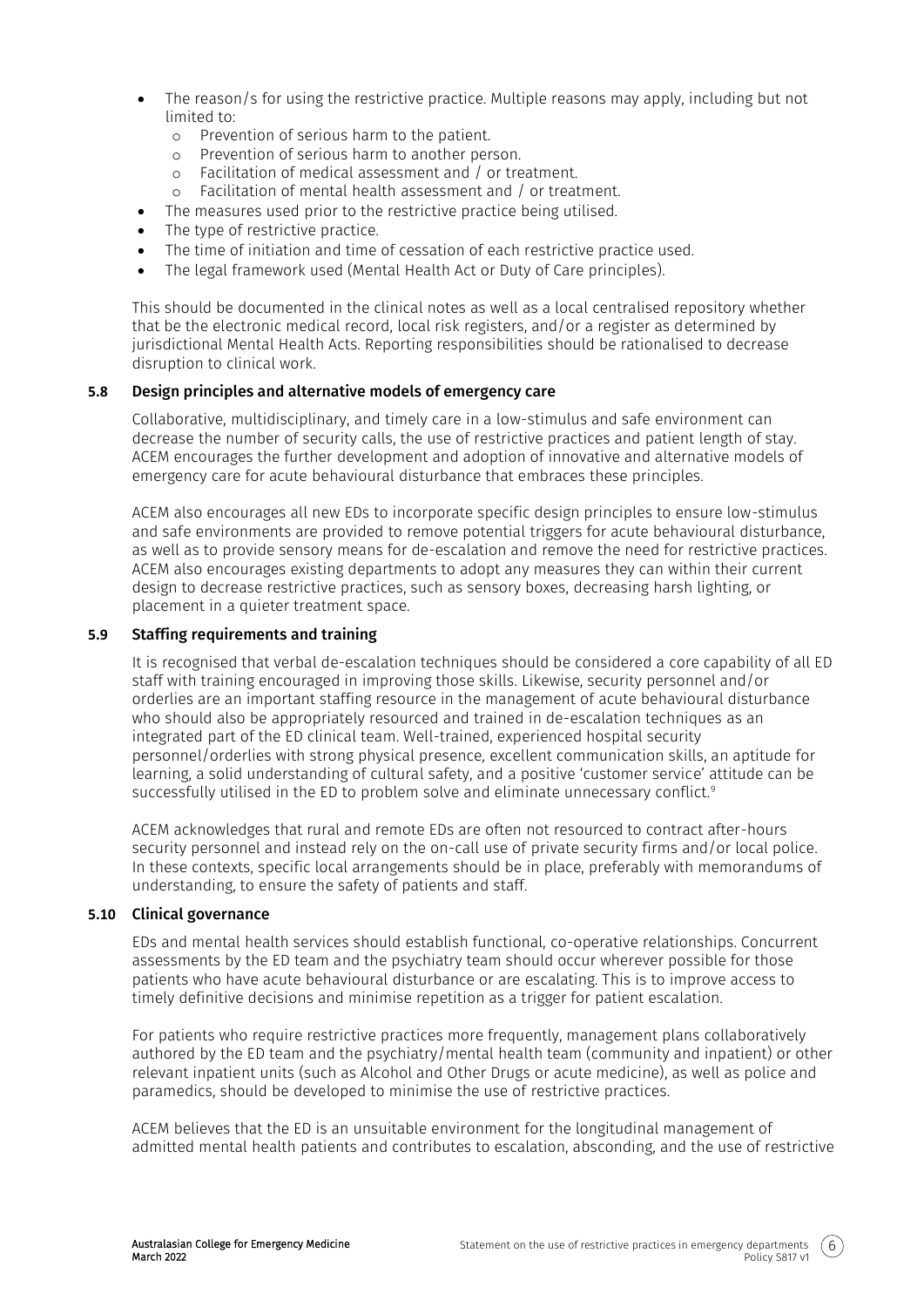practices. An inpatient bed should be made available at a delegated receiving unit as soon as possible. Regular liaison meetings to collaboratively evaluate performance and quality issues, engage other relevant stakeholders, review local communication processes; allow benchmarking of data and activity, and development of site-based local service agreements will underpin this relationship.

## **6.** Related Documents

ACEM Policy on Violence in Emergency Departments

ACEM/RANZCP Policy on the Medical Assessment of Patients with a Mental Health Condition in the ED

ACEM Emergency Department Design Guidelines

### **7.** References

- 1. Kennedy MP. 2005 Violence in Emergency Departments: under-reported, unconstrained, and unconscionable. Med J Aust. 2005; 183(7):362–5.
- 2. Yap CL, Taylor DMcD, Kong DCM et al. Management of Behavioural Emergencies: a prospective observational study in Australian emergency department. J Pharm & Prac. 2019;41(4):341-8.
- 3. Knott, J., Gerdtz, M., Dobson, S et al. Restrictive Interventions in Victorian Emergency Departments: a study of current clinical practice. Emerg Med Aust. 2020;32(3):393-400.
- 4. Braitberg G, Gerdtz M, Harding S et al. A Behavioural Assessment Unit improves outcomes for patients with complex psychosocial needs. Emerg Med Aust. 2018;30(3):353-8.
- 5. Australian Institute of Health and Welfare (AIHW). Mental Health Services in Australia [Internet]. AIHW, 2021 [cited 24 June 2021]. Available from: [https://www.aihw.gov.au/getmedia/e33fb012-0ec6-4fd2-b182-c9e78cc5c6cf/Mental-health](https://www.aihw.gov.au/getmedia/e33fb012-0ec6-4fd2-b182-c9e78cc5c6cf/Mental-health-services-provided-in-emergency-departments.pdf.aspx)[services-provided-in-emergency-departments.pdf.aspx](https://www.aihw.gov.au/getmedia/e33fb012-0ec6-4fd2-b182-c9e78cc5c6cf/Mental-health-services-provided-in-emergency-departments.pdf.aspx)
- 6. Frueh BC, Knapp RG, Cusack KJ et al. Special Section on Seclusion and Restraint: patients' reports of traumatic or harmful experiences within the psychiatric setting. Psychiatr Serv. 2005;56:1123–33.
- 7. Wong, A.H., Ray, J.M., Rosenberg, A. Experiences of individuals who were physically restrained in the emergency department. JAMA Netw Open. 2020;3(1):e1919381.
- 8. Yap CL, Knott JC, Kong DCM et al. Don't Label Me: a qualitative study of patients' perceptions and experiences of sedation during behavioural emergencies in the ED. Acad Emerg Med. 2017;24(8):957-67.
- 9. York T, MacAlister D. (2015) Hospital and Healthcare Security. Sixth ed. Oxford: Elsevier Inc.